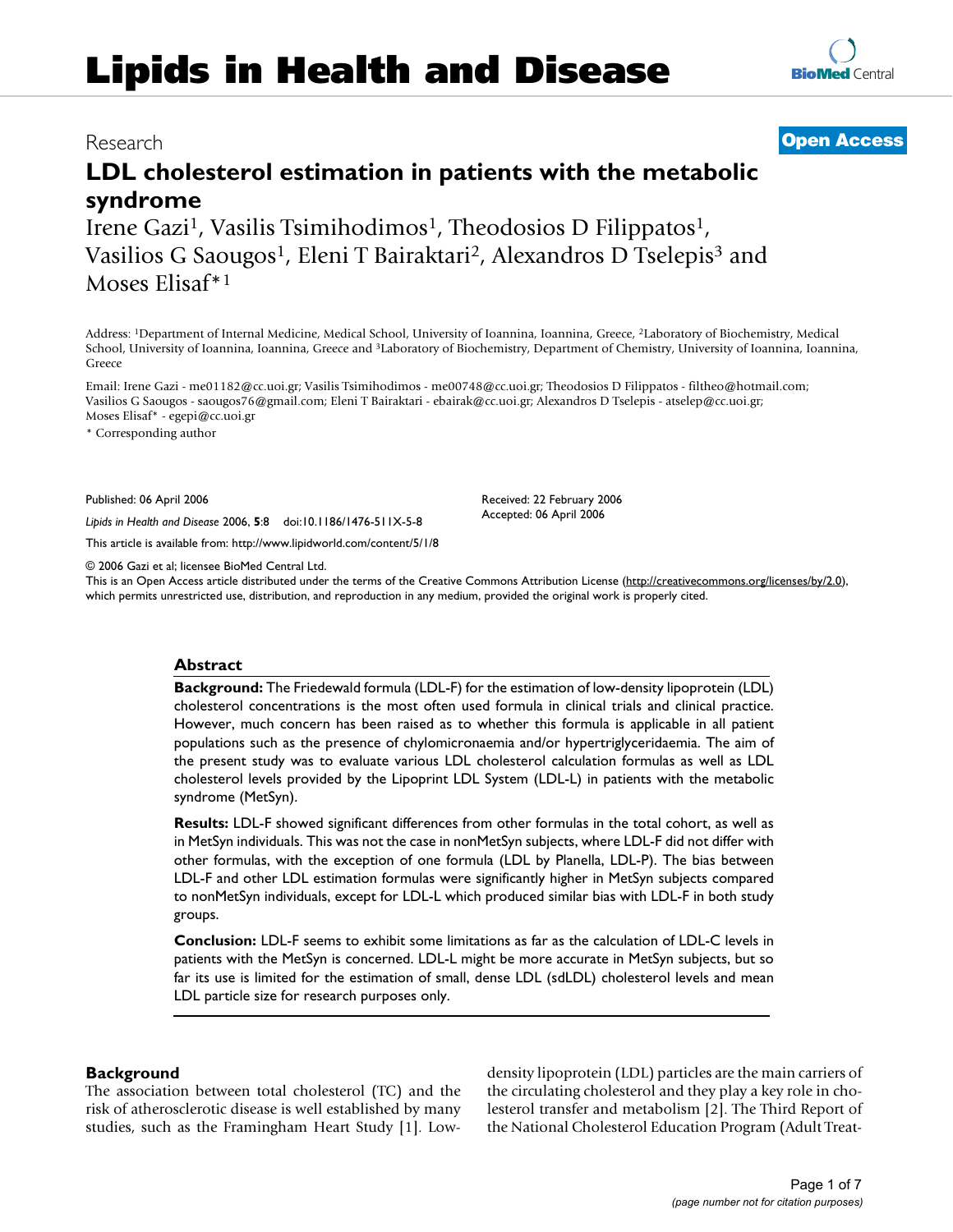**Table 1: Basic lipid profile of the study participants.**

| Parameters     | Total        | MetSyn       | nonMetSyn      |
|----------------|--------------|--------------|----------------|
|                | $(n = 179)$  | $(n = 105)$  | $(n = 74)$     |
| $TC$ (mg/dL)   | $229 \pm 43$ | $238 \pm 45$ | $218 \pm 37*$  |
| $TG$ (mg/dL)   | $162 \pm 82$ | $196 \pm 77$ | $113 \pm 62$ * |
| HDL-C (mg/dL)  | $52 \pm 11$  | $49 \pm 10$  | $57 \pm 12*$   |
| apoA-I (mg/dL) | $138 \pm 25$ | $131 \pm 25$ | $148 \pm 22$ * |
| apoB (mg/dL)   | $104 \pm 26$ | $109 \pm 27$ | $96 \pm 24*$   |

TC: total cholesterol, TG: triglycerides, HDL-C: high-density lipoprotein cholesterol, apo: apolipoprotein Data represent mean ± SD.

 $*_{p} \leq 0.001$  compared to MetSyn subjects.

ment Panel III) (NCEP ATP III) guidelines focus on LDLcholesterol (LDL-C) levels as the primary target of cholesterol-lowering therapy [3]. Friedewald formula is the most often used formula for the calculation of LDL-C levels in clinical trials [4]. However, much concern has been raised as to whether this formula is applicable in all patient groups [5].

The principle of the Friedewald formula (LDL-F) is based on two assumptions: Firstly, that since very low-density lipoprotein (VLDL) carries most of the circulating triglycerides (TG), VLDL-cholesterol (VLDL-C) can be estimated reasonably well as TG concentrations divided by constant (i.e. 5 for mg/dL and 2.2 for  $mmol/L$ ) [2,5]. Secondly, that TC is distributed among the three major lipoprotein subclasses [namely high-density lipoprotein (HDL), LDL and VLDL] [2]. There are though some limitations as to the calculation of LDL-C according to the LDL-F formula, the two most common being that the patient needs to be fasting for at least 12 hours and that TG levels have to be <400 mg/dL [6].

Metabolic syndrome (MetSyn) comprises a clustering of atherosclerotic factors, including abdominal obesity, dyslipidemia, disturbed carbohydrate metabolism, and hypertension [7]. The NCEP ATP III criteria for the diagnosis of the MetSyn are as follows: waist circumference >102 cm in men and >88 cm in women,  $TG \ge 150$  mg/dL, high-density lipoprotein cholesterol (HDL-C) < 40 mg/dL in men and < 50 mg/dL in women, fasting glucose  $\geq 110$ mg/dL and blood pressure  $\geq 130/85$  mm Hg (or use of antihypertensive agents) (three of the previously mentioned criteria are required for the diagnosis of the Met Syn) [3]. Data from the ATTICA and the METS-GREECE studies showed that the overall prevalence of the MetSyn in the Greek population is 19.8% and 23.6%, respectively [8-10]. The most common lipid abnormalities associated with the MetSyn are elevated TG levels, low HDL-C levels and the existence of small dense LDL (sdLDL) particles [11]. SdLDL particles are thought to be more atherogenic than large, buoyant particles [12,13]. Large clinical studies have shown a consistent association between sdLDL particles and incident atherosclerotic disease [14,15].

The purpose of the present study was to evaluate the accuracy of various formulas for the calculation of LDL-C levels in patients with the MetSyn.

#### **Results**

Of the total cohort, 105 subjects fulfilled the NCEP ATP III MetSyn criteria, whereas 74 individuals did not. As shown in Table 1, MetSyn subjects exhibited higher levels of TC, TRG, and apoB and lower HDL-C and apoA-I levels compared to individuals not fulfilling the criteria for the diagnosis of MetSyn.

Table 2 shows the estimation of LDL-C according to various formulas in the total cohort, as well as in MetSyn and nonMetSyn subjects. LDL-C levels were significantly but borderline different between the two study groups when LDL-C was calculated according to the formulas proposed by Friedewald (LDL-F) and by Hattori (LDL-H) ( $p = 0.04$ for both comparisons), whereas it was significantly different when it was calculated according to the formula used

**Table 2: LDL-cholesterol concentrations calculated according to various formulas in the total cohort, as well as in MetSyn and nonMetSyn subjects**

| LDL-C estimated | Total ( $n = 179$ ) | MetSyn $(n = 105)$ | nonMetSyn ( $n = 74$ ) | p (between MetSyn and<br>nonMetSyn subjects) |
|-----------------|---------------------|--------------------|------------------------|----------------------------------------------|
| LDL-F           | $145 \pm 35$        | $149 \pm 38$       | $138 \pm 28$           | 0.04                                         |
| LDL-P           | $129 \pm 29*$       | $132 \pm 32*$      | $126 \pm 26$ **        | <b>NS</b>                                    |
| LDL-H           | $136 \pm 33$ **     | $140 \pm 36$       | $130 \pm 27$           | 0.04                                         |
| LDL-A           | $145 \pm 41$        | $154 \pm 44$       | $132 \pm 33$           | 0.001                                        |
| LDL-W           | $138 \pm 30$        | $140 \pm 33$       | $136 \pm 26$           | <b>NS</b>                                    |
| LDL-L           | $133 \pm 31*$       | $135 \pm 30^{**}$  | $130 \pm 32$           | <b>NS</b>                                    |

Data are expressed as mean ± SD.

LDL: low-density lipoprotein, MetSyn: metabolic syndrome, LDL-F: LDL-cholesterol by Friedewald, LDL-P: LDL-cholesterol by Planella, LDL-H: LDL-cholesterol by Hattori, LDL-A: LDL-cholesterol by AMORIS, LDL-W: LDL-cholesterol by Wagner, LDL-L: LDL-cholesterol by the Lipoprint LDL system. One-way analysis of variance (ANOVA) followed by Least Significance Difference (LSD) for paired comparisons \*p < 0.001, \*\*p ≤ 0.01 compared to LDL-F.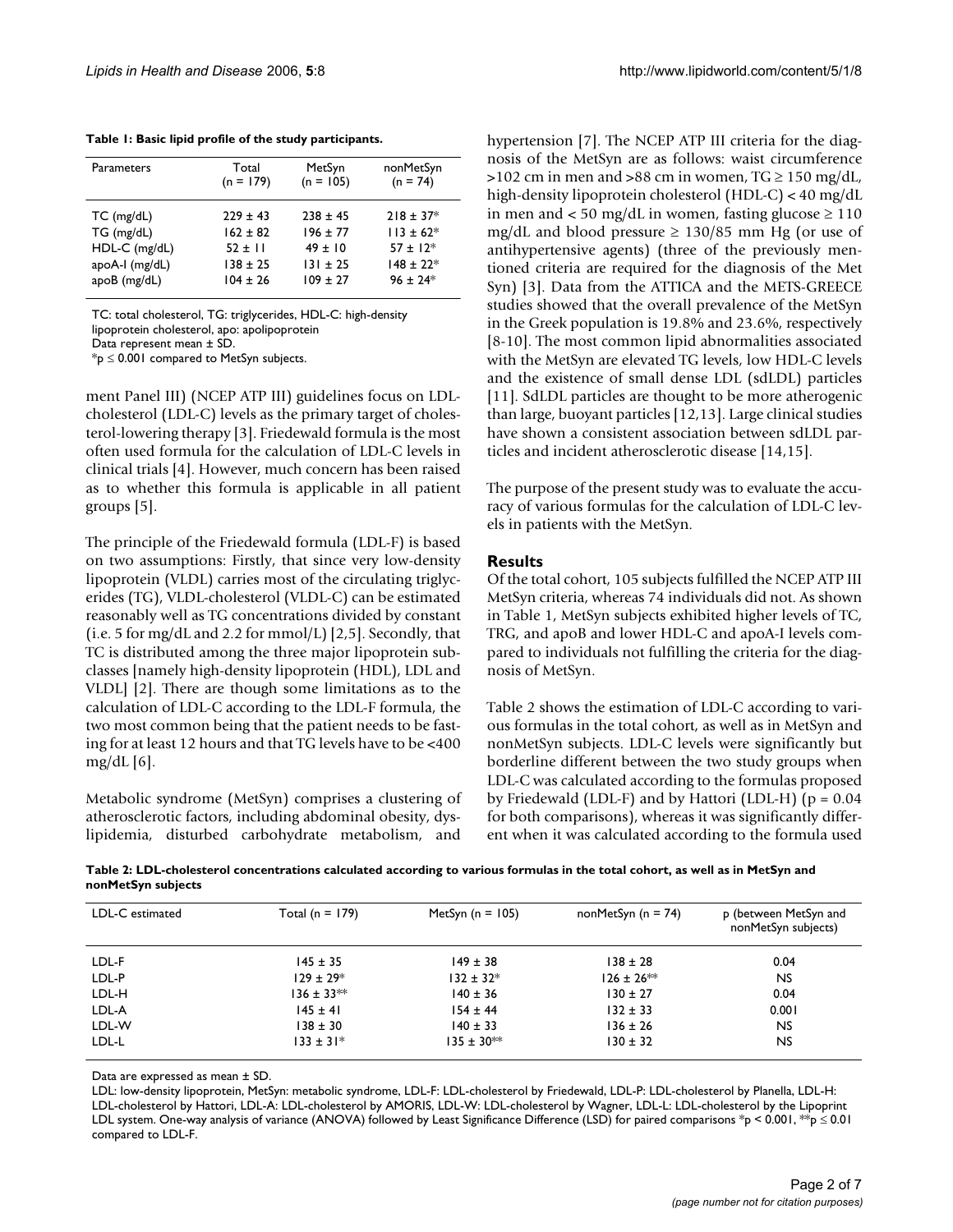|                     | Mean difference (mg/dL) (bias %) |                       |                           |  |
|---------------------|----------------------------------|-----------------------|---------------------------|--|
|                     | Total<br>$(n = 179)$             | MetSyn<br>$(n = 105)$ | nonMetSyn<br>$(n = 74)$   |  |
| $(LDL-F) - (LDL-P)$ | 14 (-16–64)                      | 16 (-16–64)           | $13 (-6 - 27)^*$          |  |
|                     | $10(-13-33)$                     | $11(-13-33)$          | $9(-5-18)$ **             |  |
| $(LDL-F) - (LDL-H)$ | $9(3-16)$                        | $10(3-16)$            | $8(6-13)*$                |  |
|                     | $6(3-7)$                         | $6(6-7)$              | $6(6-7)*$                 |  |
| $(LDL-F) - (LDL-A)$ | $0.5$ (-48-28)                   | -4 (149-28)           | $8(-27-24)$ *             |  |
|                     | $0.5(-31-35)$                    | $-3$ ( $-31-35$ )     | $6$ (-26-20) <sup>*</sup> |  |
| $(LDL-F) - (LDL-W)$ | $4(.30-62)$                      | $7(-30-62)$           | $3(-17-18)$ <sup>*</sup>  |  |
|                     | $3(-25-33)$                      | $4(.25-33)$           | $3(-16-11)$ **            |  |
| $(LDL-F) - (LDL-L)$ | $16 (+48 - 70)$                  | 14 (-47–70)           | $16(.48-51)$              |  |
|                     | 10 (-48-37)                      | $9(.47-37)$           | I2 (-48-33)               |  |

**Table 3: Mean differences between LDL-F and other LDL-C estimations in the total cohort, as well as in MetSyn and nonMetSyn individuals.**

Data are expressed as median (range).

LDL: low-density lipoprotein, MetSyn: metabolic syndrome, LDL-F: LDL-cholesterol by Friedewald, LDL-P: LDL-cholesterol by Planella, LDL-H: LDL-cholesterol by Hattori, LDL-A: LDL-cholesterol by AMORIS, LDL-W: LDL-cholesterol by Wagner, LDL-L: LDLcholesterol by Lipoprint LDL system. Mann-Whitney U test \*p < 0.01 and  $*$  $p$  < 0.05 compared to MetSyn individuals.

in AMORIS study (LDL-A) ( $p = 0.001$ ). It should be noted that no differences were detected between MetSyn and nonMetSyn subjects when LDL-C was calculated according to the formulas proposed by Planella and Wagner (LDL-P and LDL-W, respectively) and when LDL-C levels were provided by the Lipoprint System (LDL-L). When LDL-C estimations were adjusted for TG levels (to avoid the confounding effect of TG on LDL determination), no differences were observed between MetSyn and nonMet-Syn groups for any LDL-C estimation formula (data not shown).

Additionally, in the total cohort significant differences were found between LDL-C estimations (overall p < 0.001). Specifically, as shown in Table 2, LDL-F was significantly higher than LDL-P, LDL-H and LDL-L (p < 0.001, = 0.01 and <0.001, respectively). In the MetSyn group, significant differences were also observed between various LDL-C estimations (overall  $p < 0.001$ ), due to the differences observed between LDL-F and LDL-P (p < 0.001) and LDL-F and LDL-L ( $p < 0.01$ ) (Tables 2 and 3). Interestingly, in the nonMetSyn group the only difference observed was between LDL-F and LDL-P ( $p < 0.01$ ) (Tables 2 and 3).

Table 3 shows the biases (absolute values and percentages) observed between LDL-F and all other LDL estimations. The biases between LDL-F and all other LDL-C estimations were different between MetSyn and nonMet-Syn subjects except for LDL-L which did not differ between the two study groups (Table 3).

We subsequently evaluated the correlation coefficients between the various LDL formulas in the total cohort, as well as within each study group (data not shown). All correlations were statistically significant in all study groups  $(p < 0.001$  for all correlations), but there were some discrepancies between formulas. LDL-L in the total cohort showed the least correlation with all other formulas (Pearson's r ranged between 0.707 and 0.787, whereas all other r were above the value of 0.83) (data not shown).

Finally we estimated the predictive power of the ratio LDL-H/LDL-apoB to identify individuals with decreased mean LDL particle size. We used as cut-off point the value of 268Å of mean LDL particle size to identify subjects with decreased LDL size, according to the manufacturer's instructions. Hattori et al proposed that a value of 1.2 or less of the LDL-H/LDL-apoB ratio postulates the preponderance of sdLDL particles. Interestingly, the sensitivity and specificity of this ratio to identify individuals with decreased mean LDL particle size were 2.6% and 96.9%, respectively and the positive and negative predictive values were 60% and 36.2%, respectively (data not shown).

#### **Discussion**

The association between elevated LDL-C levels and increased risk of atherosclerotic disease has been clearly demonstrated. Currently, most clinical laboratories and clinical studies use the Friedewald formula for the estimation of LDL-C levels, since the reference method, i.e. βquantification by ultracentrifugation, is not suitable for routine use [4,6]. However, the accuracy of Friedewald formula has been questioned in many patient groups, such as patients with hypertriglyceridaemia [5], with type III hyperlipidaemia [2], as well as in patients with secondary hyperlipidaemias, such those observed in patients with diabetes mellitus, renal disease, hepatic failure, as well as those on hormone replacement therapy [6,16,17]. These conditions are characterized not only by increased TG levels but also by lipoprotein alterations, indicating that the acceptable reliability of the LDL-F formula at TG concentrations of 200–400 mg/dL needs special concern in selected patient populations [2].

Dyslipidaemia is a hallmark of the MetSyn. The underlying mechanism of the dyslipidaemia of the MetSyn is the altered metabolism of TG-rich lipoproteins, such as VLDL and IDL remnants [7,11]. Except for being a major component of MetSyn, elevated TG levels are also very common in the general population [18]. This finding strengthens the need of a formula for the estimation of LDL-C levels that is applicable in individuals with raised TG levels.

The present study is -to our knowledge- the first study to evaluate various LDL-C calculation formulas in subjects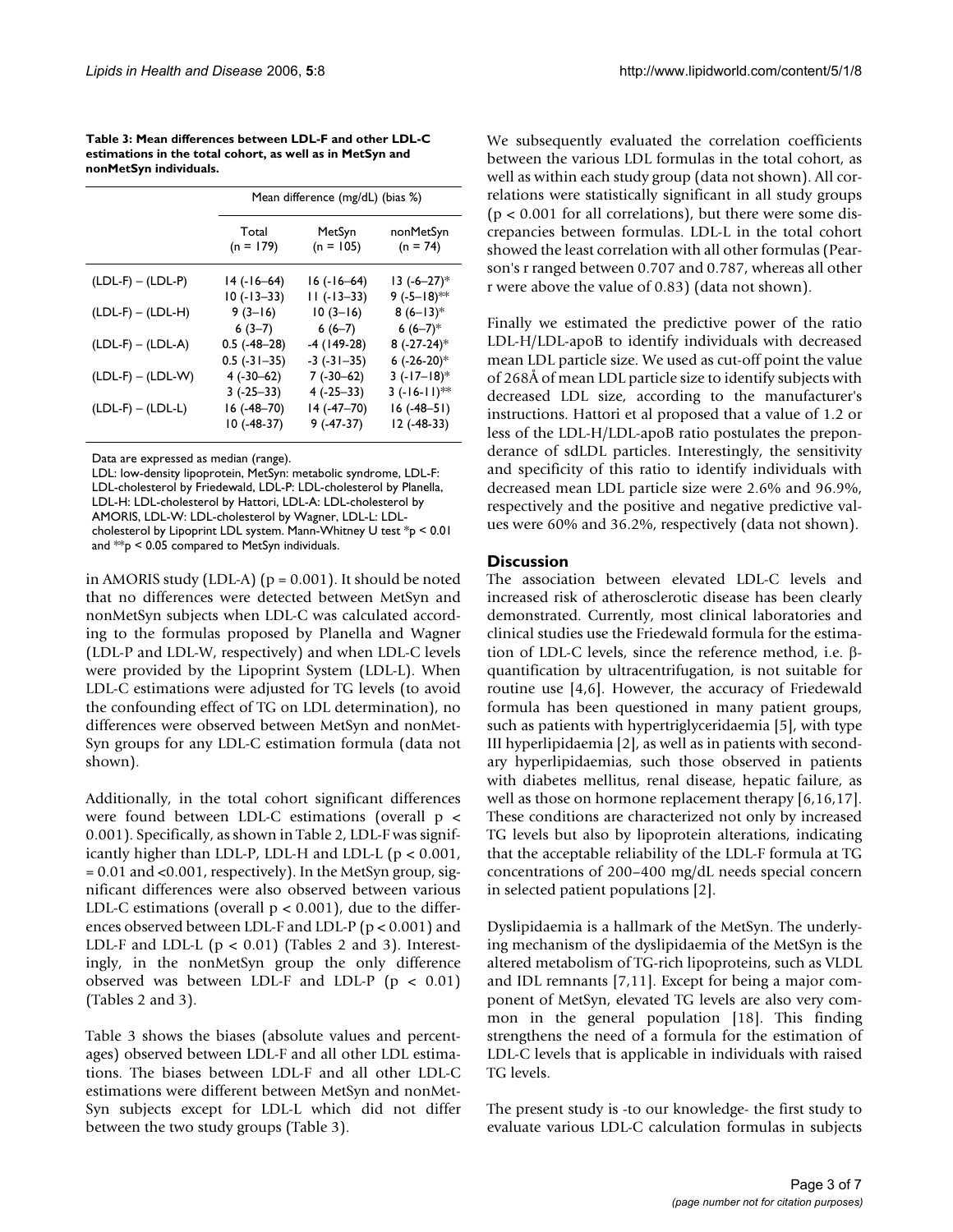with the MetSyn. Moreover, a new LDL-C estimation is presented for the first time, i.e. LDL-L.

The estimation of LDL-C levels according to LDL-L method showed in the total population a mean difference with LDL-F [16(-48–70) mg/dL] approaching the previously reported difference between LDL-F and LDL measured by ultracentrifugation (LDL-UC) ranging between  $6.8 \pm 13.3$  mg/dL and  $13.5 \pm 13.9$  mg/dL [6,16,17]. Moreover, the difference observed between LDL-F and LDL-P, as well as between LDL-F and LDL-H in the total cohort  $[14(-15-64)$  mg/dL and  $9(3-16)$  mg/dL, respectively] approached the difference observed between LDL-F and LDL-L. This finding indicates that these methods for the estimation of LDL-C levels may approach the accuracy of the gold standard method for the evaluation of LDL-C levels, i.e β-quantification by ultracentrifugation. In MetSyn subjects the bias between LDL-F and LDL-L was 9(-47- 37)% and between LDL-F and LDL-P it was 11(-13–33)%, whereas the corresponding differences in the nonMetSyn group were  $12(-48-34)\%$  and  $9(-5-19)\%$  respectively. Moreover, the bias between LDL-F and LDL-H was 10(3– 16) mg/dL in the MetSyn group and 8(6–13) mg/dL in the nonMetSyn group. The bias between LDL-F and LDL-L did not differ between MetSyn and nonMetSyn subjects while the biases between LDL-F and LDL-P and LDL-F and LDL-H were higher in the MetSyn group compared to the non-MetSyn group.

ApoB levels are representative of the number of apoB containing particles, even if alterations of their lipid content is present, as occurs in subjects with elevated sdLDL particles [17]. This pattern is often seen in patients with diabetes mellitus, with the MetSyn as well as in patients with elevated TG levels, even if LDL-C concentrations are relatively low [7,11]. Moreover, it has been proposed that individuals exhibiting TG>133 mg/dL- a value within the normal range of TG- usually have an abnormal abundance of sdLDL particles [19]. The NCEP ATP III guidelines for the diagnosis of the MetSyn use as one of the criteria the cut-off point of 150 mg/dL for TG concentration [3]. Therefore, MetSyn subjects, especially those with raised TG levels, might exhibit abnormal abundance of sdLDL particles. Consequently, the inclusion of apoB levels in the calculation of LDL-C could provide a better estimate of LDL-C concentration compared to LDL-F in patients with sdLDL particles. Wagner et al evaluated the accuracy of an apoB-based formula (LDL-W) in type 2 diabetic patients and found that this formula exhibited a bias of  $-0.5 \pm 6.1\%$  against LDL-UC, significantly lower than the bias of LDL-F against LDL-UC  $(-3.1 \pm 6.4\%)$  [20]. The mean difference between LDL-W and LDL-F in the study by Wagner et al was about 1.9 mg/dL, in favor of LDL-W. Our data showed a mean difference between the two equations of about 4.(-30–62) mg/dL in the total cohort,

and  $7(-30-62)$  mg/dL and  $3(-17-18)$  mg/dL in MetSyn and nonMetSyn subjects, respectively, in favor of LDL-F. This finding may be explained by the different study populations (diabetic versus MetSyn and nonMetSyn subjects). However, according to the results of the present study, LDL-W did not differ from LDL-F estimation in any study group.

Another study that evaluated LDL-C using an apoB-based formula was that of Planella et al [21]. Planella et al proposed a formula that, according to the results of their study, produces an estimate of LDL-C that better approaches true LDL-C concentrations obtained by ultracentrifugation compared to Friedewald formula, even in patients with IV dyslipidaemia [21]. Our results showed that LDL-P produced an LDL-C estimate that had a mean difference of 14(-16–64) mg/dL, 16(-16–64) mg/dL and 13(-6–27) mg/dL, in the total cohort, in MetSyn and in nonMetSyn groups, respectively, in favor of LDL-F.

LDL-P and LDL-W formulas, which take into account apoB levels, as well as LDL-L, which directly measures the cholesterol of all IDL and LDL subclasses, did not produce different results in MetSyn and nonMetSyn subjects. Moreover, LDL-F was significantly different from LDL-P and LDL-L in the MetSyn group but differed only from LDL-P in the nonMetSyn group. Though our results show that there are not any discrepancies between LDL-P and LDL-L estimations, LDL-L is not suitable for routine use, since it is based on a method that is intended for research use only so far and specifically for the estimation of sdLDL-cholesterol, as well as for the measurement of mean LDL particle size. This finding and the fact that LDL-L was the only LDL-C estimation formula that did not produce different biases in MetSyn and nonMetSyn individuals (while all other formulas produced greater biases in the MetSyn group compared to nonMetSyn group), indicate that none of the currently existing formulas for LDL-C estimation produces accurate results for LDL-C levels in patients with -even mildly- elevated TG levels, as the Met-Syn group in the present study. Consequently, it appears that since the reference method (i.e. β-quantification via UC) is expensive, time-consuming and requires special equipment as well as trained personnel for its conduction, that accurate direct methods for the determination of LDL-C levels are required, especially in populations with abnormal lipid and lipoprotein profile.

Finally, we examined the predictive value of the LDL-H/ LDL-apoB, proposed by Hattori et al for the evaluation of LDL particle size [22]. According to the results of the present study and using the proposed cut-off point of 1.2 for the above mentioned ratio, the ratio LDL-H/LDL-apoB did not appear to be a sensitive marker of decreased mean LDL particle size, as obtained by Lipoprint LDL System. It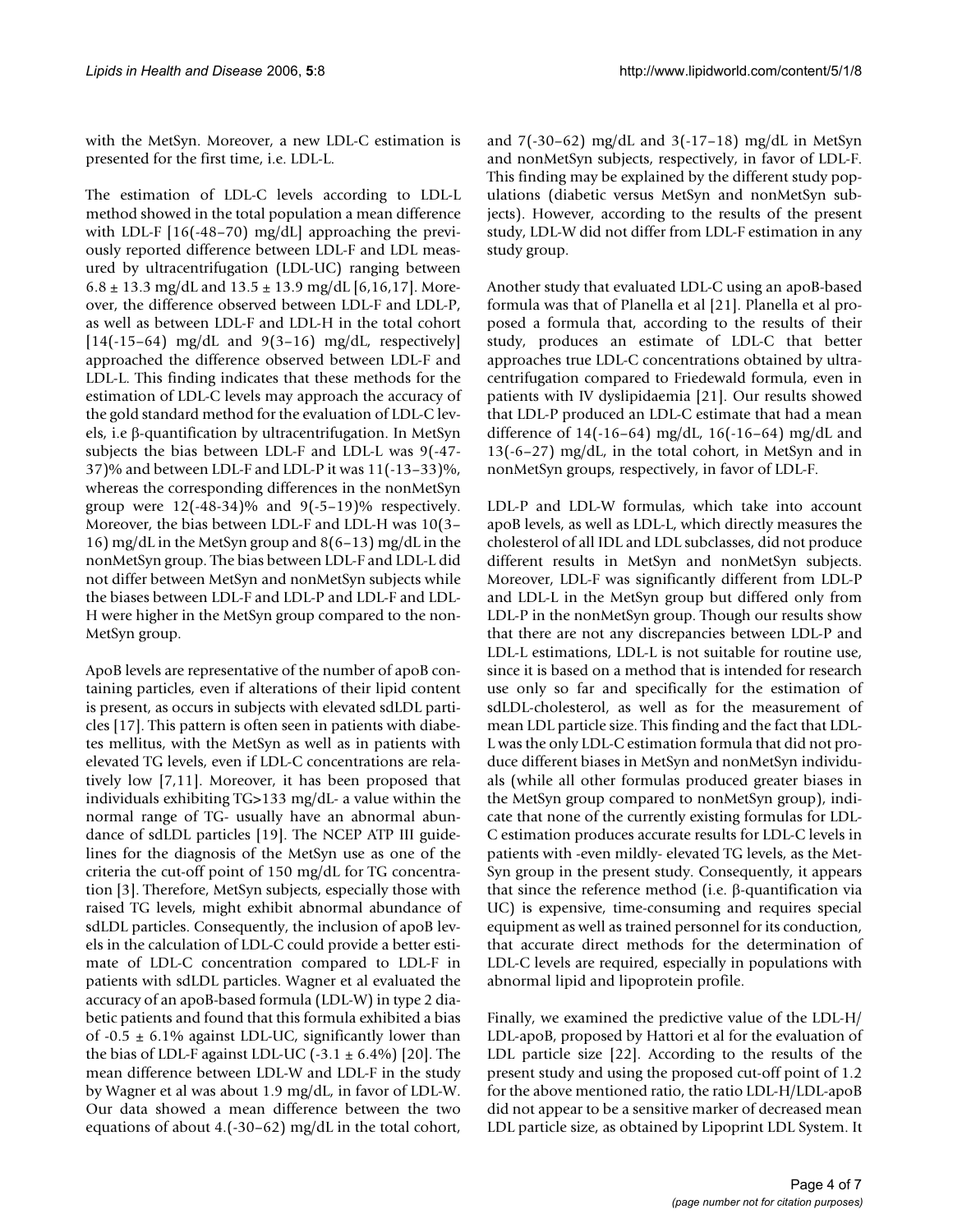should be noted that the normal range of LDL-H/LDLapoB ratio was derived from a small number of control individuals in the study by Hattori et al.

### **Conclusion**

Conclusively, the Friedewald formula seems to exhibit some limitations as far as the estimation of LDL-C levels is concerned in patients with the MetSyn. LDL-C levels evaluated by Lipoprint LDL System seem more accurate than other LDL estimation formulas in these patients, since its difference to LDL-F approaches that of the reference method for LDL-cholesterol calculation, i.e. β-quantification. However, Lipoprint LDL System is not applicable to every day clinical practice and its intended use is not for LDL-C estimation. Subsequent research including β-quantification by ultracentrifugation validation is required in order to explore the accuracy of other LDL-C estimation formulas as well as the accuracy of direct methods for LDL-C measurement in patients with the MetSyn who exhibit abnormal abundance of sdLDL particles.

#### **Materials and methods** *Study population*

One hundred and seventy-nine patients attending the Outpatient Lipid Clinic of the University Hospital of Ioannina participated in the present study. Exclusion criteria were: prior atherosclerotic disease (myocardial infarction, unstable angina, ischemic stroke, peripheral arterial disease, percutaneous transluminal coronary angioplasty and coronary artery bypass graft), known diabetes mellitus (fasting glucose  $\geq$  126 mg/dL), liver disease (serum aminotranferase activity greater than 3-fold, e.g. >120 IU/ L, normal range 5–40 IU/L), renal disease (serum creatinine levels greater than 15 mg/L, normal range 6–12 mg/ L), hypothyroidism (TSH greater than 5 µIU/ml, normal range 0.5–4.8 µIU/mL). Moreover, patients receiving drugs that could affect lipid metabolism as well as renal or hepatic function were also excluded from the present study. The diagnosis of the MetSyn was based on the NCEP ATP III criteria [3]. The Ethics Committee of the University Hospital of Ioannina gave its approval for the conduction of the study and every participant gave written consent.

#### *Biochemical parameters*

All lipid and lipoprotein determinations were carried out after an overnight fast. Serum levels of TC, HDL-C, and TG were determined enzymatically with an Olympus AU600 automated analyzer (Olympus Diagnostica, Hamburg, Germany). Apolipoproteins (apo) A-I and B were measured with a DADE Behring Nephelometer BN100 (Liederbach, Germany) in total serum. The calculation of LDL-C was conducted according to the following equations:

*Friedewald* (LDL-F) [4]

LDL-F = TC - HDL-C - TG/5 (in mg/dL), excluding patients with TG concentrations  $\geq 400$  mg/dL.

*Planella* (LDL-P), which focuses on the inclusion of apoB levels in the estimation of LDL-C levels [21]

LDL-P =  $0.41*TC - 0.14*TG + 0.66*apob - 10.43$  (in mg/ dL).

*Hattori* (LDL-H), an equation very similar to that proposed by Friedewald [22]

LDL-H =  $0.94$  \*TC -  $0.94$  \*HDL-C - $0.19$  \*TG (in mg/dL).

*AMORIS study* (LDL-A), including apoA-I levels in the equation for LDL-C estimation [24]

LDL-A =  $18.53 + 0.99*TC - 0.1*TG - 0.61*apoA-I (in mg)$ dL).

*Wagner* (LDL-W), also including apoB levels in the formula for the estimation of LDL-C concentration [20]

LDL-W =  $0.358*TC + 0.776*apob - 0.149*TG (in mg/dL)$ .

*Lipoprint System* (LDL-L) [25, 26]

The estimation of LDL-C levels was provided by the LDL Lipoprint System, which calculates LDL-C as the sum of the cholesterol carried on IDL and LDL particles. It should be noted that the LDL Lipoprint LDL System's use is not intended for the evaluation of LDL-C levels rather than for the estimation of the cholesterol carried on small, dense LDL (sdLDL) particles, as well as for the estimation of mean LDL particle size.

The mean LDL particle size (in Å) was provided by the LDL Lipoprint System [25]. The ratio LDL-C/LDL-apoB (a proposed index for the estimation of LDL particle size) was calculated according to the formula proposed by Hattori as follows :

LDL-H/LDL-apoB = LDL-H/(apoB-0.09\*TC+0.09\*HDL-C-0.08\*TG) (all lipid constituents measured in mg/dL).

#### *Statistical analysis*

Data are expressed as mean  $\pm$  SD, except for parameters not following a Gaussian distribution which are expressed AS median (range). Preliminary analysis was performed to ensure no violation of the assumptions of normality and linearity. The Shapiro-Wilk test was used to evaluate whether each variable followed a Gaussian distribution. The relationships between different LDL-C estimations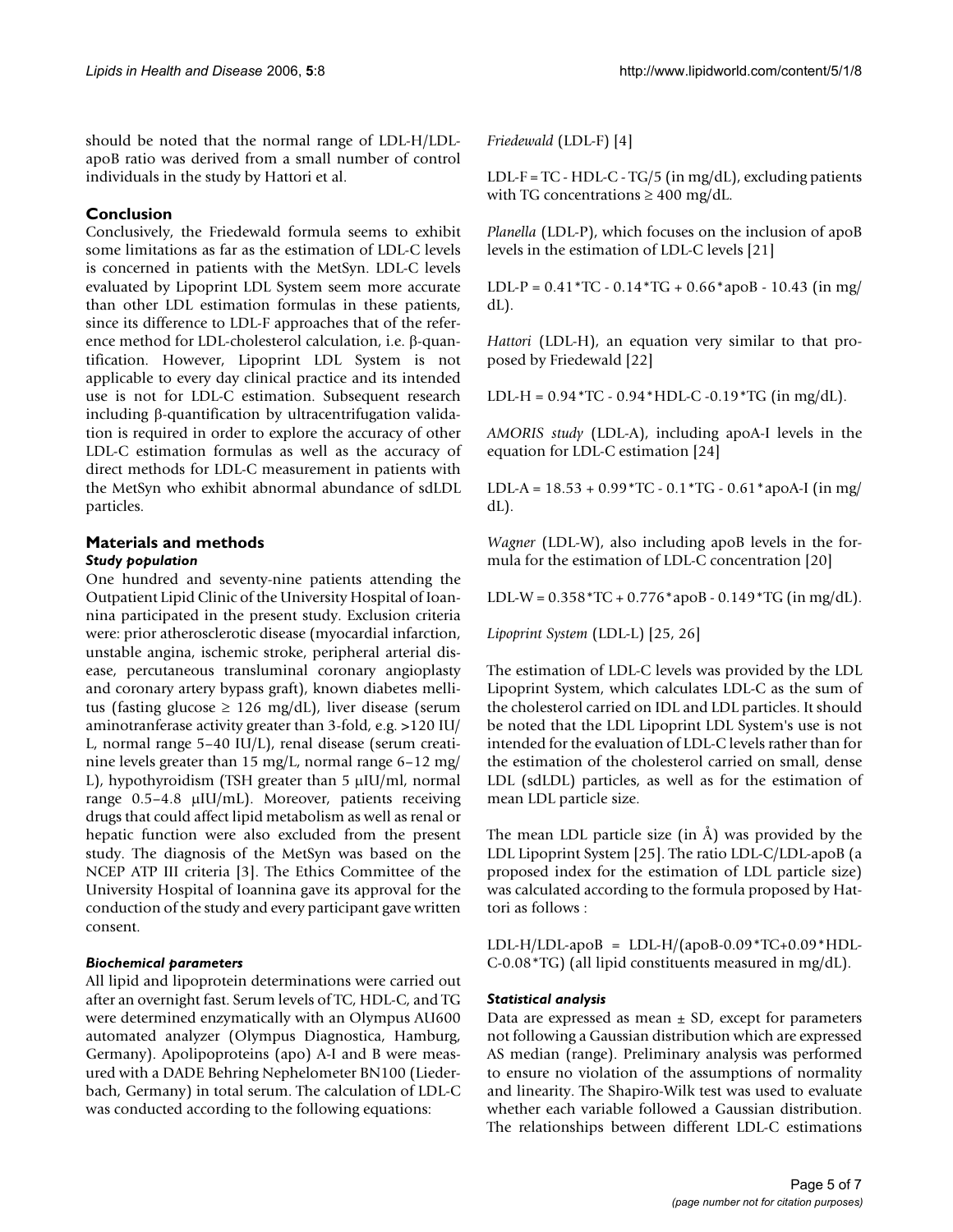were investigated using Pearson product-moment correlation coefficient. Independent samples t-test (or Mann-Whitney U test when appropriate) was used to assess differences in the various LDL-C estimations as well in the differences and biases of the LDL-calculations in the study groups. One-way analysis of variance (ANOVA) followed by Least Significant Difference (LSD) for paired comparisons were conducted in order to evaluate differences between LDL-C estimations in the total cohort, as well as within each study group. Analysis of covariance (ANCOVA) was performed to evaluate the impact of TG levels on the LDL-C estimations. The sensitivity of LDL-H/ LDL-apoB ratio at the specified cut-off point of 1.2 was calculated as: [true positives/(true positives+ false negatives)]\*100, where "true positives" means the number of patients with mean LDL particle size  $\leq$  268Å correctly classified by the LDL-H/LDL-apoB ratio and "false negatives" means the number of patients with mean LDL particle size  $\leq$  268Å misclassified by the ratio. The specificity of the previously mentioned ratio at the cut-off point of 1.2 was calculated as [true negatives/(true negatives + false positives)]\*100, where "true negatives" means the number of patients with mean LDL particle size >268Å correctly classified by the LDL-H/LDL-apoB ratio and "false positives" means the number of patients with mean LDL particle size >268Å misclassified by the ratio. The positive and negative predictive values at the specified cut-off point of 1.2 were calculated as [true positives/(true positives + false positives)]\*100 and [true negatives/(true negatives + false negatives)]\*100, respectively. A p value of <0.05 was considered to be significant. All analyses were carried out with the SPSS 13.0 softpack.

#### **Competing interests**

The author(s) declare that they have no competing interests.

#### **Authors' contributions**

IG: acquisition of data, LDL Lipoprint System conduction, conception and design of the study, statistical analysis, draft of the manuscript.

VT: statistical analysis, draft of the manuscript.

TDF: acquisition of data, LDL Lipoprint System conduction

VGS: acquisition of data, statistical analysis.

ETB: conception and design of the study, revision of the manuscript

ADT: conception and design of the study, revision of the manuscript

EM: conception and design of the study, supervision and final approval of the submitted manuscript.

#### **References**

- 1. Castelli WP, Garrison RJ, Wilson PW, Abbott RD, Kalousdian S, Kammel B: **[Incidence of coronary heart disease and lipopro](http://www.ncbi.nlm.nih.gov/entrez/query.fcgi?cmd=Retrieve&db=PubMed&dopt=Abstract&list_uids=3773200)[tein levels:the Framingham study.](http://www.ncbi.nlm.nih.gov/entrez/query.fcgi?cmd=Retrieve&db=PubMed&dopt=Abstract&list_uids=3773200)** *JAMA* 1986, **256:**2835-2838.
- 2. Bairaktari ET, Seferiadis KI, Elisaf M: **Evaluation of methods for the measurement of low-density lipoprotein cholesterol.** *J Cardiovasc Pharmacol Therapeut* 2005, **10:**45-54.
- 3. **[Executive summary of the Third Report of the National](http://www.ncbi.nlm.nih.gov/entrez/query.fcgi?cmd=Retrieve&db=PubMed&dopt=Abstract&list_uids=11368702) Cholesterol Education Program (NCEP). Expert Panel on [Detection, Evaluation, and Treatment of High Blood Choles](http://www.ncbi.nlm.nih.gov/entrez/query.fcgi?cmd=Retrieve&db=PubMed&dopt=Abstract&list_uids=11368702)[terol in Adults \(Adult Treatment Panel III\).](http://www.ncbi.nlm.nih.gov/entrez/query.fcgi?cmd=Retrieve&db=PubMed&dopt=Abstract&list_uids=11368702)** *JAMA* 2001, **285:**2486-2497.
- 4. Friedewald WT, Levy RI, Fredrickson DS: **[Estimation of the con](http://www.ncbi.nlm.nih.gov/entrez/query.fcgi?cmd=Retrieve&db=PubMed&dopt=Abstract&list_uids=4337382)[centration of low-density lipoprotein cholesterol in plasma,](http://www.ncbi.nlm.nih.gov/entrez/query.fcgi?cmd=Retrieve&db=PubMed&dopt=Abstract&list_uids=4337382) [without use of the preparative ultracentrifuge.](http://www.ncbi.nlm.nih.gov/entrez/query.fcgi?cmd=Retrieve&db=PubMed&dopt=Abstract&list_uids=4337382)** *Clin Chem* 1972, **18:**499-502.
- 5. Sniderman AD, Blank D, Zakarian R, Bergeron J, Frohlich J: **[Triglyc](http://www.ncbi.nlm.nih.gov/entrez/query.fcgi?cmd=Retrieve&db=PubMed&dopt=Abstract&list_uids=14563441)[erides and small dense LDL: the twin Achilles heels of the](http://www.ncbi.nlm.nih.gov/entrez/query.fcgi?cmd=Retrieve&db=PubMed&dopt=Abstract&list_uids=14563441) [Friedewald formula.](http://www.ncbi.nlm.nih.gov/entrez/query.fcgi?cmd=Retrieve&db=PubMed&dopt=Abstract&list_uids=14563441)** *Clin Biochem* 2003, **36:**499-504.
- 6. Bairaktari ET, Elisaf M, Tzallas C, Karabina SA, Tselepis AD, Siamopoulos KC, Tsolas O: **[Evaluation of five methods for](http://www.ncbi.nlm.nih.gov/entrez/query.fcgi?cmd=Retrieve&db=PubMed&dopt=Abstract&list_uids=11849617) [determining low-density lipoprotein cholesterol \(LDL-C\) in](http://www.ncbi.nlm.nih.gov/entrez/query.fcgi?cmd=Retrieve&db=PubMed&dopt=Abstract&list_uids=11849617) [hemodialysis patients.](http://www.ncbi.nlm.nih.gov/entrez/query.fcgi?cmd=Retrieve&db=PubMed&dopt=Abstract&list_uids=11849617)** *Clin Biochem* 2001, **34:**593-602.
- 7. Gazi I, Liberopoulos EN, Mikhailidis DP, Elisaf M: **Metabolic Syndrome: Clinical Features Leading to Therapeutic Strategies.** *Vasc Dis Prev* 2004, **1:**243-253.
- 8. Athyros VG, Bouloukos VI, Pehlivanidis AN, Papageorgiou AA, Dionysopoulou SG, Symeonidis AN, Petridis DI, Kapusouzi MI, Satsoglou AE, Mikhailidis DP: **The prevalence of the metabolic syndrome in Greece: The MetS-Greece Multicentre Study.** *Diab Obes Metab* 2005, **7:**397-405.
- 9. Athyros VG, Mikhailidis DP, Papageorgiou AA, Didangelos TP, Ganotakis ES, Symeonidis AN, Daskalopoulou SS, Kakafika AI, Elisaf M: **Prevalence of atherosclerotic vascular disease among sub[jects with the metabolic syndrome with or without diabetes](http://www.ncbi.nlm.nih.gov/entrez/query.fcgi?cmd=Retrieve&db=PubMed&dopt=Abstract&list_uids=15587481) [mellitus:the METS-GREECE Multicentre Study.](http://www.ncbi.nlm.nih.gov/entrez/query.fcgi?cmd=Retrieve&db=PubMed&dopt=Abstract&list_uids=15587481)** *Curr Med Res Opin* 2004, **20:**1691-1701.
- 10. Panagiotakos DB, Pitsavos C, Chrysohoou C, Skoumas J, Masoura C, Toutouzas P, Stefanadis C ATTICA: **[Impact of lifestyle habits on](http://www.ncbi.nlm.nih.gov/entrez/query.fcgi?cmd=Retrieve&db=PubMed&dopt=Abstract&list_uids=14691427) [the prevalence of the metabolic syndrome among Greek](http://www.ncbi.nlm.nih.gov/entrez/query.fcgi?cmd=Retrieve&db=PubMed&dopt=Abstract&list_uids=14691427) [adults from the ATTICA study.](http://www.ncbi.nlm.nih.gov/entrez/query.fcgi?cmd=Retrieve&db=PubMed&dopt=Abstract&list_uids=14691427)** *Am Heart J* 2004, **147:**106-112.
- 11. Brunzell JD, Hokanson JE: **[Dyslipidemia of central obesity and](http://www.ncbi.nlm.nih.gov/entrez/query.fcgi?cmd=Retrieve&db=PubMed&dopt=Abstract&list_uids=10189557) [insulin resistance.](http://www.ncbi.nlm.nih.gov/entrez/query.fcgi?cmd=Retrieve&db=PubMed&dopt=Abstract&list_uids=10189557)** *Diabetes Care* 1999, **22:**C10-C13.
- 12. Austin MA: **[Triglyceride, small, dense low-density lipoprotein,](http://www.ncbi.nlm.nih.gov/entrez/query.fcgi?cmd=Retrieve&db=PubMed&dopt=Abstract&list_uids=11122745) [and the atherogenic lipoprotein phenotype.](http://www.ncbi.nlm.nih.gov/entrez/query.fcgi?cmd=Retrieve&db=PubMed&dopt=Abstract&list_uids=11122745)** *Curr Atheroscler Rep* 2000, **2:**200-207.
- 13. Lamarche B, Lemieux I, Despres JP: **[The small, dense LDL pheno](http://www.ncbi.nlm.nih.gov/entrez/query.fcgi?cmd=Retrieve&db=PubMed&dopt=Abstract&list_uids=10499189)[type and the risk of coronary heart disease: epidemiology,](http://www.ncbi.nlm.nih.gov/entrez/query.fcgi?cmd=Retrieve&db=PubMed&dopt=Abstract&list_uids=10499189) [pathophysiology, and therapeutic aspects.](http://www.ncbi.nlm.nih.gov/entrez/query.fcgi?cmd=Retrieve&db=PubMed&dopt=Abstract&list_uids=10499189)** *Diabetes Metab* 1999, **25:**199-211.
- 14. Lamarche B, Tchernof A, Moorjani AS, Cantin B, Dagenais GR, Lupien PJ, Despres JP: **[Small, dense low-density lipoprotein particles](http://www.ncbi.nlm.nih.gov/entrez/query.fcgi?cmd=Retrieve&db=PubMed&dopt=Abstract&list_uids=8994419) as a predictor of the risk of ischemic heart disease in men. [Prospective results from the Quebec Cardiovascular Study.](http://www.ncbi.nlm.nih.gov/entrez/query.fcgi?cmd=Retrieve&db=PubMed&dopt=Abstract&list_uids=8994419)** *Circulation* 1997, **95:**69-75.
- 15. Gardner CD, Fortmann SP, Krauss RM: **[Association of small low](http://www.ncbi.nlm.nih.gov/entrez/query.fcgi?cmd=Retrieve&db=PubMed&dopt=Abstract&list_uids=8782636)[density lipoprotein particles with the incidence of coronary](http://www.ncbi.nlm.nih.gov/entrez/query.fcgi?cmd=Retrieve&db=PubMed&dopt=Abstract&list_uids=8782636) [artery disease in men and women.](http://www.ncbi.nlm.nih.gov/entrez/query.fcgi?cmd=Retrieve&db=PubMed&dopt=Abstract&list_uids=8782636)** *JAMA* 1996, **276:**875-881.
- 16. Bairaktari ET, Tzallas C, Kalientzidou M, Tselepis AD, Siamopoulos KC, Seferiadis KI, Elisaf M: **[Evaluation of alternative calculation](http://www.ncbi.nlm.nih.gov/entrez/query.fcgi?cmd=Retrieve&db=PubMed&dopt=Abstract&list_uids=15369728) [methods for determining low-density lipoprotein choles](http://www.ncbi.nlm.nih.gov/entrez/query.fcgi?cmd=Retrieve&db=PubMed&dopt=Abstract&list_uids=15369728)[terol in hemodialysis patients.](http://www.ncbi.nlm.nih.gov/entrez/query.fcgi?cmd=Retrieve&db=PubMed&dopt=Abstract&list_uids=15369728)** *Clin Biochem* 2004, **37:**937-940.
- 17. Bairaktari ET, Hatzidimou K, Tzallas C, Vini M, Katsaraki A, Tselepis AD, Elisaf M, Tsolas O: **[Estimation of LDL cholesterol based on](http://www.ncbi.nlm.nih.gov/entrez/query.fcgi?cmd=Retrieve&db=PubMed&dopt=Abstract&list_uids=11124340) [the Friedewald formula and on apo B levels.](http://www.ncbi.nlm.nih.gov/entrez/query.fcgi?cmd=Retrieve&db=PubMed&dopt=Abstract&list_uids=11124340)** *Clin Biochem* 2000, **33:**549-555.
- 18. Liberopoulos EN, Daskalopoulou SS, Mikhailidis DP: **Management of high triglycerides: What non specialists in lipids need to know.** *Hell J Cardiol* 2005, **46:**268-272.
- 19. Demacker PN, Veerkamp MJ, Bredie SJ, Marcovina S, de Graaf J, Stalenhoef AF: **[Comparison of the measurement of lipids and](http://www.ncbi.nlm.nih.gov/entrez/query.fcgi?cmd=Retrieve&db=PubMed&dopt=Abstract&list_uids=11164438) [lipoproteins versus assay for apolipoprotein B for estimation](http://www.ncbi.nlm.nih.gov/entrez/query.fcgi?cmd=Retrieve&db=PubMed&dopt=Abstract&list_uids=11164438)**